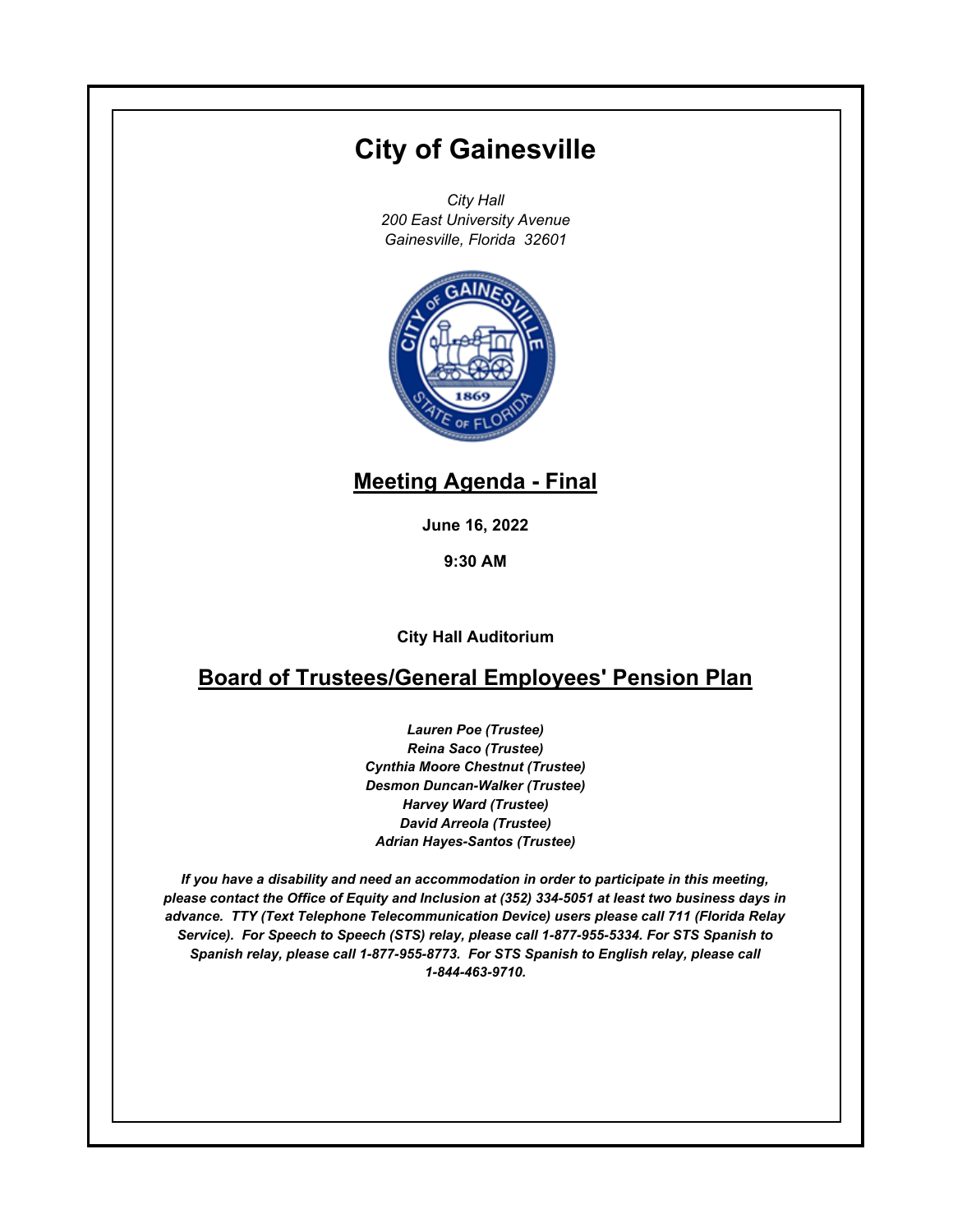### **CALL TO ORDER**

#### **AGENDA STATEMENT**

*"Individuals are encouraged to participate in City of Gainesville meetings. In general, speakers will be limited to 3 minutes for general public comment once during the meeting. Speakers who wish to participate in early public comment will be limited to 3 minutes to speak on one agenda item or 5 minutes if they wish to speak on several agenda items. If speakers do not participate in early public comment, speakers will be limited to 3 minutes per agenda item. The City of Gainesville encourages civility in public discourse and requests that speakers direct their comments to the Chair. Signs, props and posters are not permitted in the meeting room."*

**ROLL CALL**

#### **ADOPTION OF THE AGENDA**

#### **BUSINESS DISCUSSION ITEMS**

#### [211312.](http://gainesville.legistar.com/gateway.aspx?m=l&id=/matter.aspx?key=34094) **Application for Disability Retirement Brian Wheary (B)**

This item requests approval of the Disability Retirement application of Power Plant Mechanic Journeyman for Gainesville Regional Utilities (GRU)

*Explanation: A meeting of the Disability Review Committee was conducted on Friday, May 13, 2022, to review the application for disability retirement of Power Plant Mechanic Journeyman, Brian Wheary. His relevant medical information was reviewed by the Plan's independent medical reviewer and he determined that Mr. Wheary would not likely be able to meet the physical standards of a Power Plant Mechanic Journeyman for the City of Gainesville; therefore, rendering him unable to perform the duties of the job. Being totally disabled and wholly and continuously unable to perform the duties of the job is the standard for approving a disability retirement under the General Employee's Pension Plan. In reviewing the application and supporting information from his physician, it is the recommendation of the Disability Review Committee that the Board of Trustees of the Plan approves the application.*

> *Strategic Connection: Goal 5: Best in Class Neighbor Services.*

*Mr. Wheary's out-of-line-of duty pension benefit is \$1,512.28 before Fiscal Note: Social Security Offsets and is paid out of the City of Gainesville Employee's Pension Plan. The benefit is gross of any offsets associated with collateral income as required by the Plan. If Mr. Wheary should*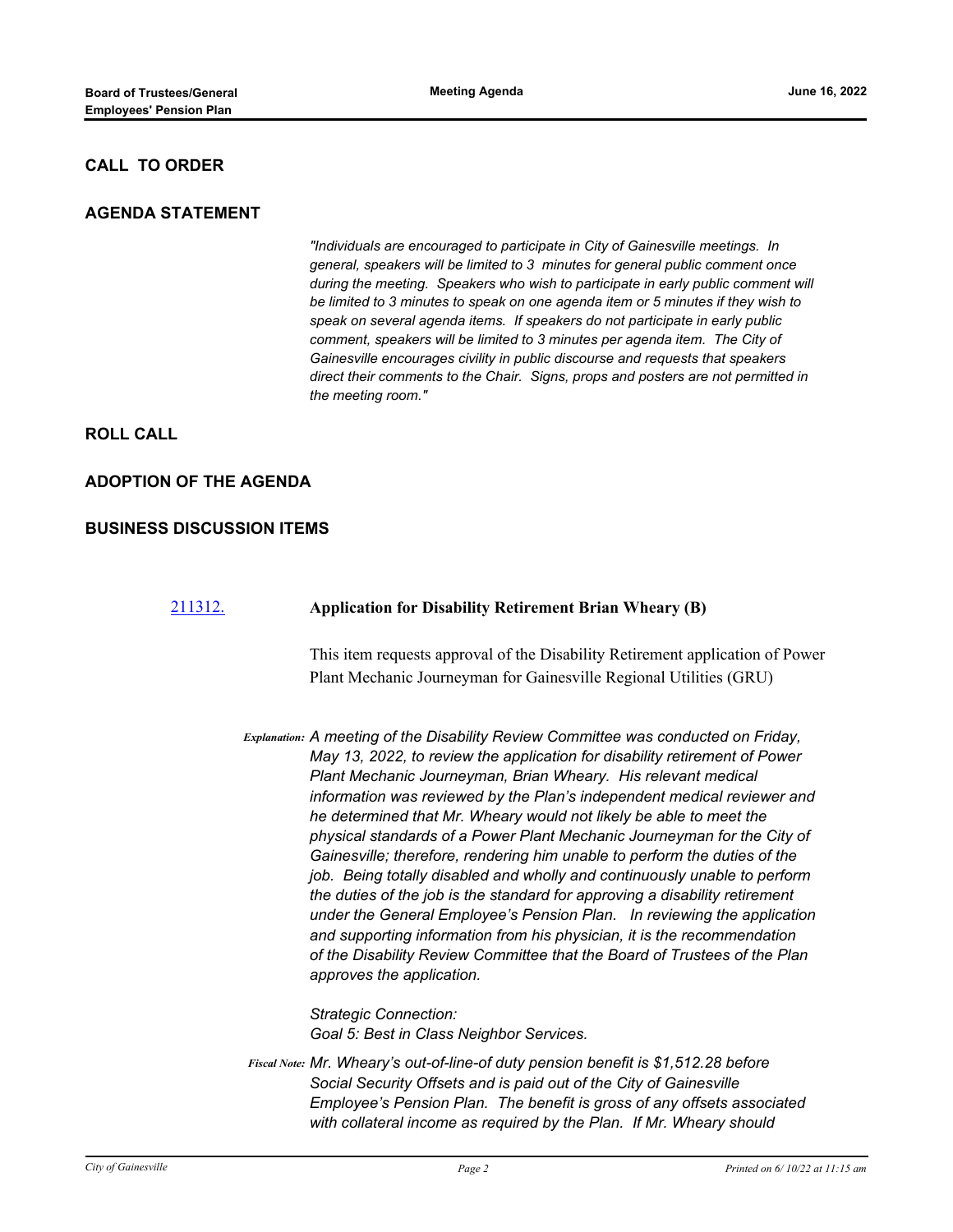*receive collateral employer provided benefit income, those offsets will be taken from the monthly benefit.*

**RECOMMENDATION** *The Board of Trustees of the City of Gainesville Employee's Pension Plan approves Mr. Brian Wheary's disability retirement application.*

211312 Application Wheary 20220616.pdf

#### [211313.](http://gainesville.legistar.com/gateway.aspx?m=l&id=/matter.aspx?key=34095) **Application for Disability Retirement Joshua Davis (B)**

This item requests denial of the Disability Retirement application of Power Plant Mechanic Journeyman for Gainesville Regional Utilities (GRU)

*Explanation: A meeting of the Disability Review Committee was conducted on Tuesday, May 3, 2022, to review the application for disability retirement of Power Plant Mechanic Journeyman. His relevant medical information was reviewed by the Plan's independent medical reviewer and he determined that Mr. Davis is able to perform the job duties as a Power Plant Mechanic Journeyman for the City of Gainesville, with restrictions that do not require climbing, squatting or kneeling. Being totally disabled and wholly and continuously unable to perform the duties of any job is the standard for approving a disability retirement under the General Employee's Pension Plan. In reviewing the application and supporting information from his physician, it is the recommendation of the Disability Review Committee that the Board of Trustees of the Plan denies the application as Mr. Davis fails to meet the any occupation definition associated with the definition of the a disability within the plan..*

> *Strategic Connection: Goal 5: Best in Class Neighbor Services.*

*Should the Board of Trustees choose to award the benefit, Mr. Davis's Fiscal Note: out-of-line-of duty pension benefit is \$1,770.89 before Social Security Offsets and is paid out of the City of Gainesville Employee's Pension Plan. The benefit is gross of any offsets associated with collateral income as required by the Plan. If Mr. Davis should receive collateral employer provided benefit income, those offsets will be taken from the monthly benefit.*

**RECOMMENDATION** *The Board of Trustees of the City of Gainesville Employee's Pension Plan deny the request for disability retirement.*

[Application\\_Davis.pdf](http://Gainesville.legistar.com/gateway.aspx?M=F&ID=34ad6594-814a-4db2-9dac-c6da6cf5d166.pdf)

[211329.](http://gainesville.legistar.com/gateway.aspx?m=l&id=/matter.aspx?key=34111) **City Commission Resolution No. 211008 Recommendations to the**